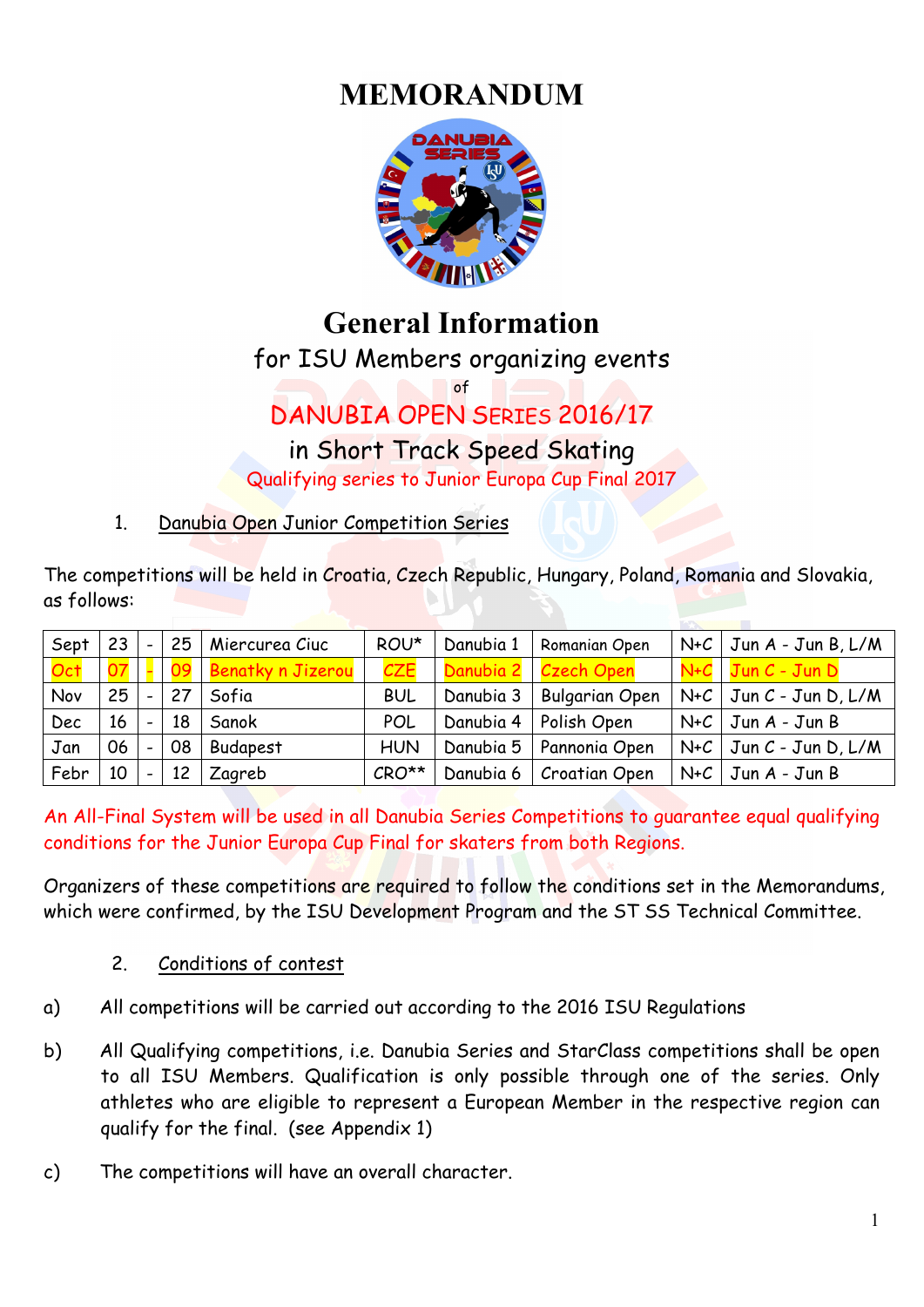- d) Final points will be awarded only in Final "A".
- e) Expenses may be paid to skaters and Officials in accordance with the Memorandum (see Appendix 2)
- f) To ensure equal conditions for each competition in the Series, the Organizers agreed to use the FinishLynx system for timing and the "Pro Short Track" racing software for conducting the events.
- g) Results will be published on www.ShortTrackLive.info, the official web site for the Eastern Region, and on www.ShortTrackOnline.info (the official website for the Western Region).
- h) Doping tests may be carried out for the "Senior", Junior "A" and Junior "B" age groups at any competition in accordance with ISU Rule 139 and the valid ISU Doping Communication.

| Individual: |       | Ladies/Men       | Relays Ladies / Men |                     |  |
|-------------|-------|------------------|---------------------|---------------------|--|
| Senior*     | 1500m | 500 <sub>m</sub> | 1000m               | Senior and Junior   |  |
| Junior "A"  | 1500m | 500m             | 1000m               | "A"+"B" 3000m       |  |
| Junior "B"  | 1500m | 500 <sub>m</sub> | 1000m               | (4 skaters)         |  |
| Junior "C"  | 1500m | 500m             | 1000m               | Jun "C" and Jun "D" |  |
| Junior "D"  | 1000m | 500m             | 777m                | 2000m (3skaters)    |  |

3. Distances:

- \* The Danubia series competitions will not be open to the Senior (S) category.
	- 4. Entries
- a) Individual entries: each ISU Member has the right to enter skaters according to ISU Regulations (Rule 109). Clubs may only enter skaters through their respective Member federations.

| Individual: |              | Age           |           |
|-------------|--------------|---------------|-----------|
| Ladies/Men  |              | June 30, 1996 | age 19 -  |
| Junior "A"  | July 1, 1996 | June 30, 1998 | age 17-18 |
| Junior "B"  | July 1, 1998 | June 30, 2000 | age 15-16 |
| Junior "C"  | July 1, 2000 | June 30, 2002 | age 13-14 |
| Junior "D"  | July 1, 2002 | June 30, 2004 | age 11-12 |

b) Qualification standards: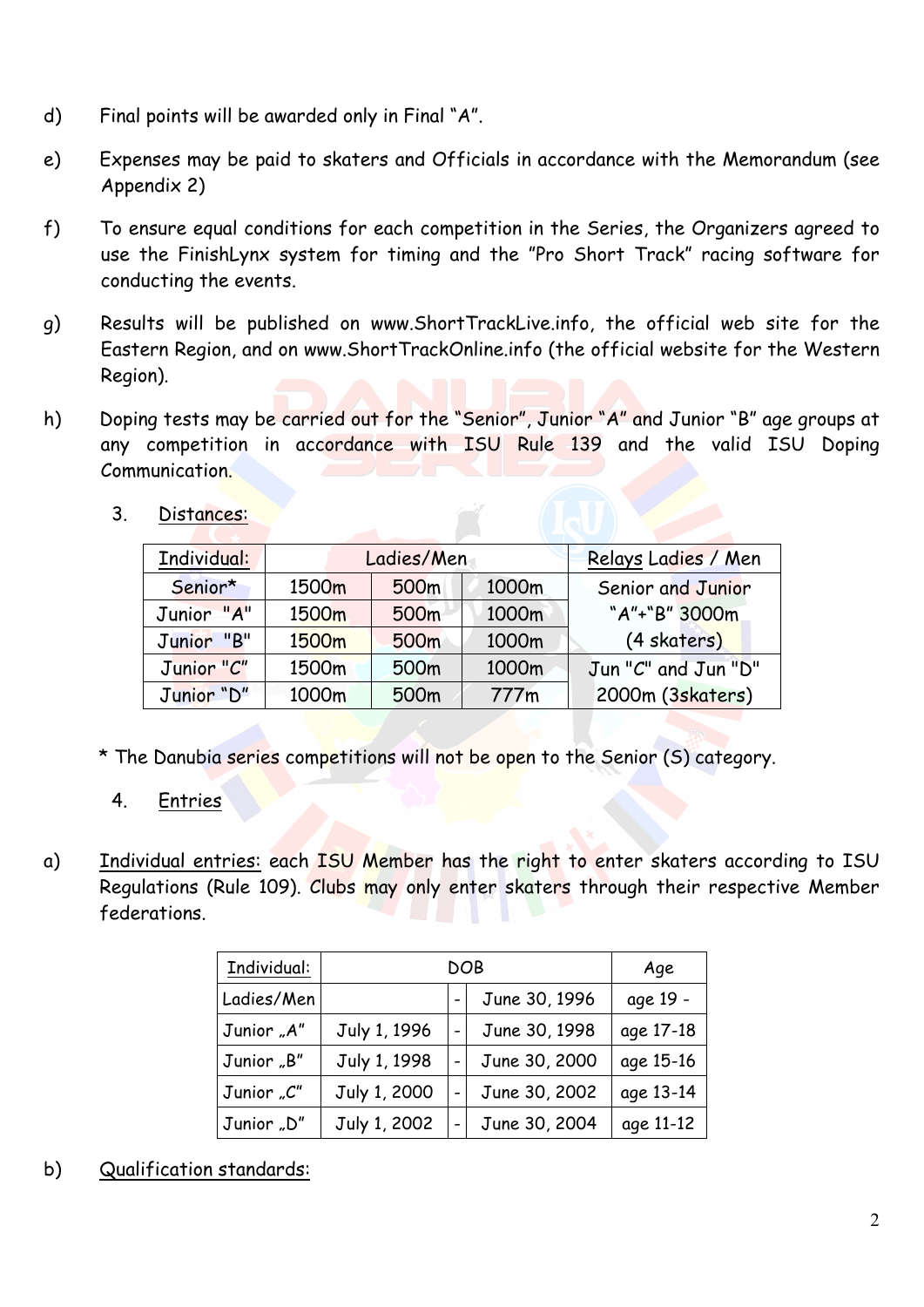| Individual: |       | Ladies/Men |       |
|-------------|-------|------------|-------|
| Senior*     | 1500m | 500m       | 1000m |
| Junior "A"  | 1500m | 500m       | 1000m |
| Junior "B"  | 1500m | 500m       | 1000m |
| Junior "C"  | 1500m | 500m       | 1000m |
| Junior "D"  | 1000m | 500m       | 777m  |

- c) Entries shall be communicated to the Organizing Committee at the latest on the thirty (30) day before the first day of the competition and must contain:
	- The title of the competition;
	- The name of the Club and ISU Member making the entry;
	- The number of athletes in each category;
	- The number of coaches and team leaders;
	- A financial statement by the respective Club/ISU Member that all costs occurred will be covered,
	- the participating Members or Clubs have to pay in advance 21 days before the first day of the competition the cost of the first night in the official hotel and the entree-base the of the proforma –invoice issued by the Organizing Committee,
	- NO payback garantee.
- d) Final entries shall be communicated to the Organizing Committee at the latest on the fifth (5) day before the first day of the competition and can only be made electronically through the www.shorttracklive.info website and must clearly state:
	- The given name (first) and surname of the competitor;
	- Date of birth of each competitor;
	- Data requested for seeding purposes;
	- The date and time of arrival and departure of competitors and those accompanying them;
	- A financial statement by the respective Club/ISU Member that all costs occurred will be covered.
- e) Skaters will only be able to compete in the age category based on their birth date.
- f) Relay entries: each Club and/or the respective ISU Member have the right to enter one relay team per category.
- g) Skaters who are entered in the relay event must also participate in the individual events.
- h) ENTRY FEE: EUR 20,- p.p. / Competition.

### 5. Drawing and progression

For the first qualifying event of the season, the make-up of the first rounds of all distances shall be by random. From  $2^{nd}$  event on, the make-up of the races will be based on the Overall Ranking of the Danubia Open Series.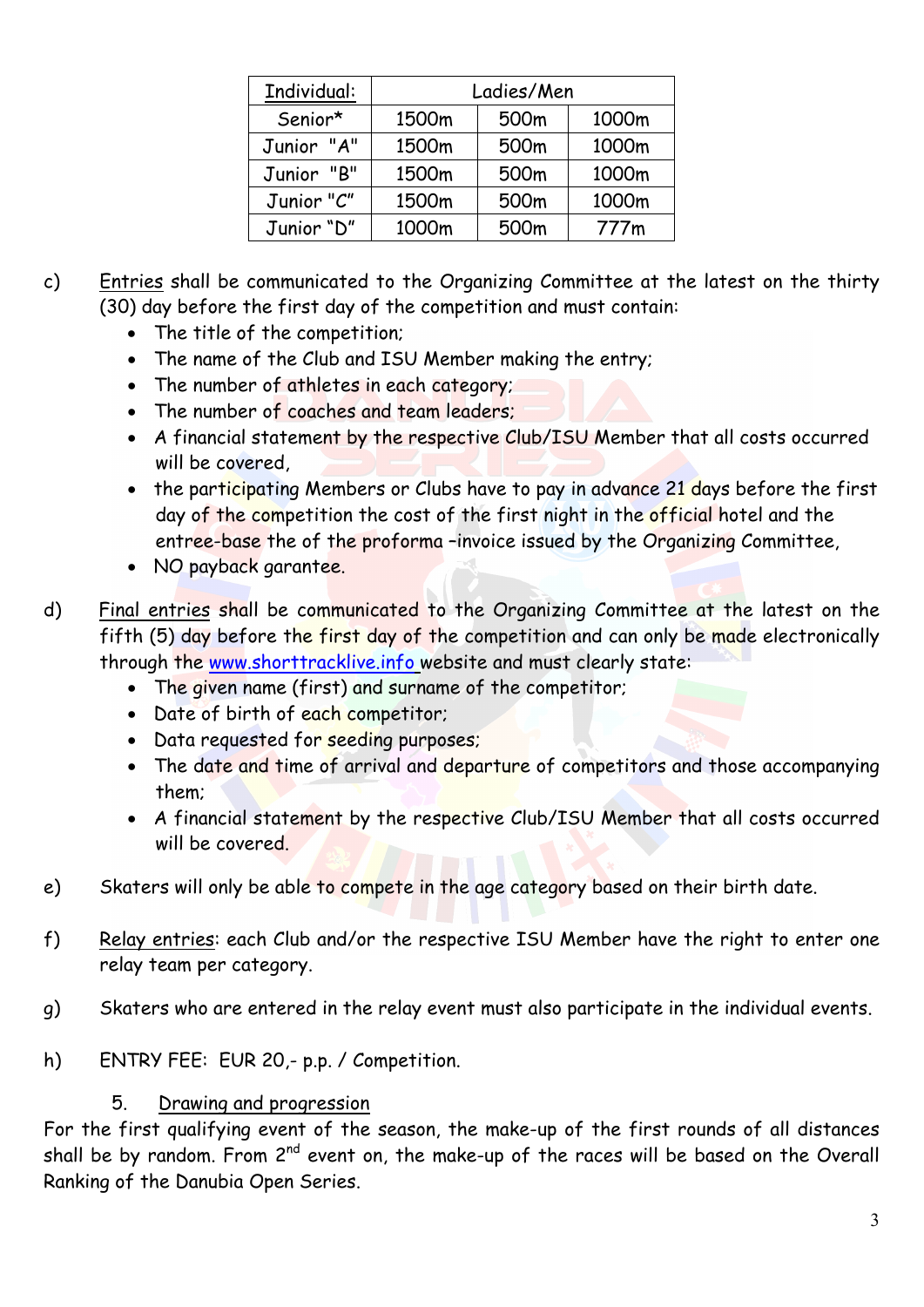Progression to subsequent qualifying rounds shall be according to Rules 2016.

6. Program

The Opening Draw / Technical Meeting shall be scheduled for Thursday evening.

The competition shall start on Friday morning no later than 9 o'clock am.

Each individual distance shall be completed in maximum two days. Relay races may be held on different days of the competition provided they are held before or after the conclusion of the individual races of that day.

It is at the discretion of the Organizing Committee to determine the competition start time on each day. Semi-finals and Finals must take place on the same day. Each qualifying round will be held without any intermission or breaks other than to resurface the ice or give the athletes rest time according to Rules 2016.

Other Short Track Speed Skating events are allowed to take place during the Danubia Open competitions in the same venue, i.e. Qualifying Events of Junior Europa Cup Final for Junior "A", "B", "C" and Junior "D" categories.

A separate Memorandum (General Information) will be published for the Series of Junior Europa Cup.

7. Officials

The Organizing Committee choses from present list by Coordination Group and the Coordination Group confirms or suggests alternatives:

- The Coordination Group: The following 3 Members must be invited in all Competitions:
	- o Regional ISU Council Member,
	- o Regional ISU Technical Committee Member,
	- o Regional Program Coordinator
- Technical Coordinator contact persons are the Regional Program Coordinator and the Competitor Steward
- Referees: 5 Referees in all Competitions minimum two external Referees from the Region (Chief Referee or 1<sup>st</sup> Assistant R. has to be on ISU Championships Referee' list)
- Starters: 2 Starters
	- 1 has to be Championships Starter
	- (1 domestic and 1 external on ISU Starter' list)
- Competitors Stewards: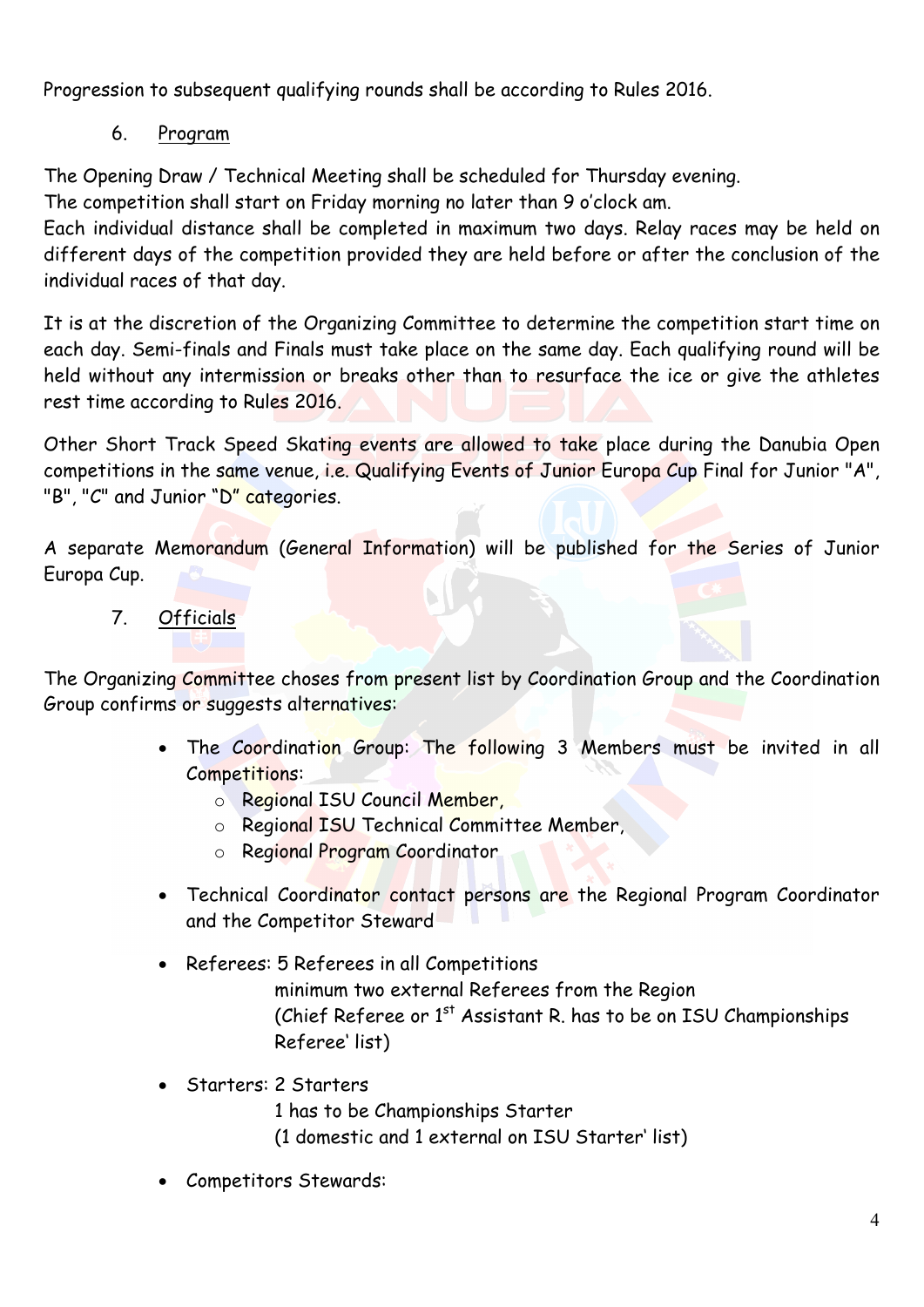2 Competitors Stewards

1 has to be ISU Championships Competitors steward

(1 domestic and 1 external on ISU Competitors steward' list)

All Officials (referees, starters, competitors stewards) must be featured on the ISU International List of officials (see the Appendix 2)

The official timing system used during the competition will be FinishLynx.

The Organizing Committee is responsible for the cost of hotel accommodation with full board and the travel cost for all the invited Officials (See the Appendix 2).

The Organizing Committee is responsible for informing not later than 30 days before the Competition.

### 8. Announcements

The organizers of the Danubia Open competitions will send an Announcement - which were confirmed by the Coordination Group - containing all the General Information to all ISU Members and the WEB-site-managers specifying:

- a) Confirmation of Date and Place of the competition
- b) Address to which the Entry and Final Entries must be sent
- c) Information about the hotel accommodation and booking deadlines guaranteeing best available prices
- d) Other detailed information especially about local circumstances
- e) Observe all requirements of Rule 110
	- 9. Classification at each Qualification event of Junior Europa Cup Final

The qualification rules of the Junior Europa Cup Final will be determined in a separate Memorandum.

### 10. Point scoring system

a) Danubia Open Competitions will be carried out according to the Overall Classification system. The points will be awarded based on the overall classification as follows:

|       | $1 = 1000$ |  | $18 = 167$ | $35 = 28$ |           |
|-------|------------|--|------------|-----------|-----------|
| $2 =$ | 900        |  | $19 = 150$ | $36 = 25$ |           |
| $3 =$ | 810        |  | $20 = 135$ | $37 = 23$ |           |
| $4 =$ | 729        |  | $21 = 122$ | $38 = 20$ |           |
| $5 =$ | 656        |  | $22 = 109$ | $39 = 18$ |           |
| $6 =$ | 590        |  | $23 = 98$  | $40 = 16$ |           |
| $7 =$ | 531        |  | $24 = 89$  |           | $41 = 15$ |
| $8 =$ | 478        |  | $25 = 80$  | $42 = 13$ |           |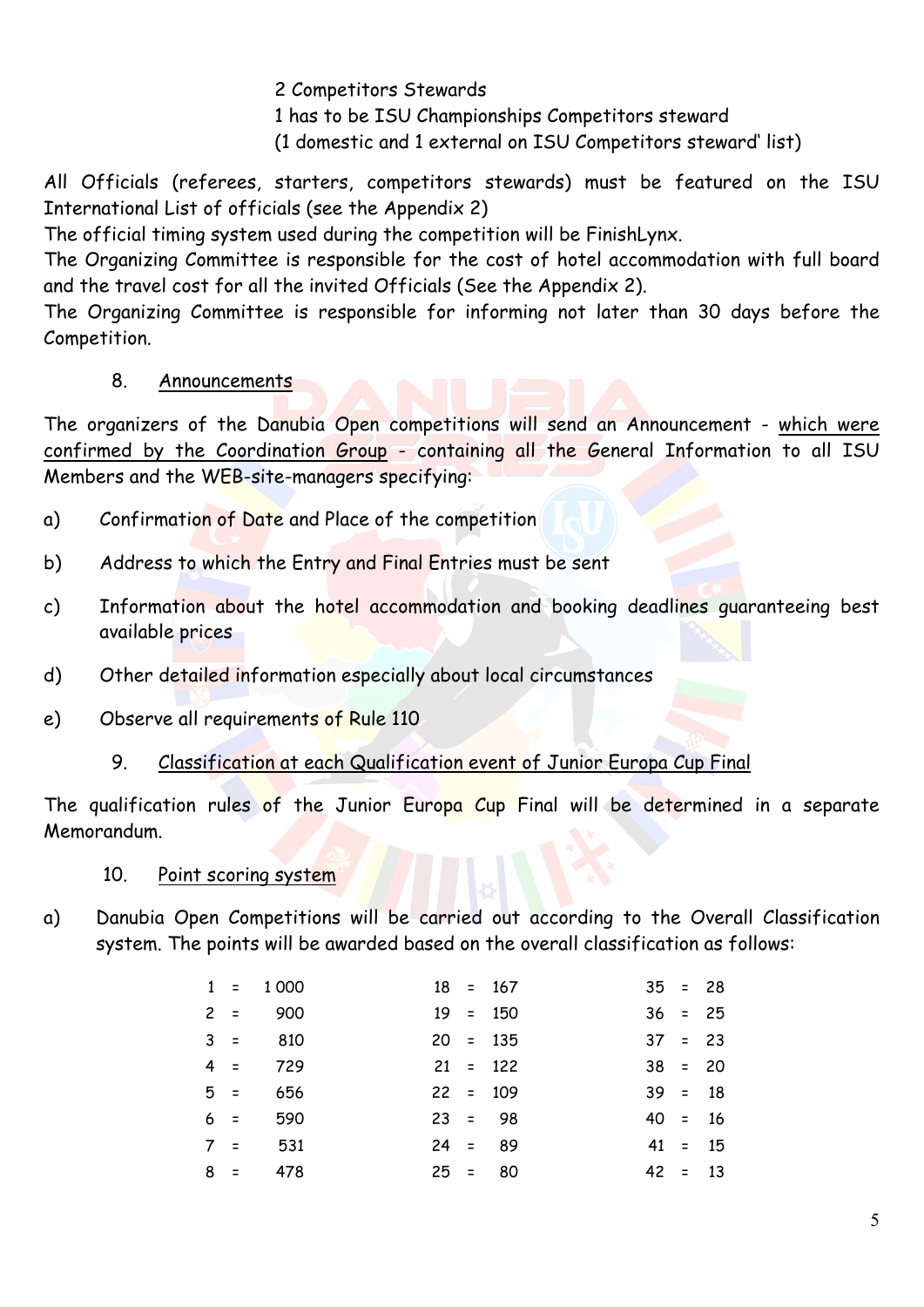| $9 =$  | 430 |  | $26 = 72$ | $43 = 12$ |          |
|--------|-----|--|-----------|-----------|----------|
| $10 =$ | 387 |  | $27 = 65$ | $44 = 11$ |          |
| $11 =$ | 349 |  | $28 = 58$ | $45 = 10$ |          |
| $12 =$ | 314 |  | $29 = 52$ | $46 = 9$  |          |
| $13 =$ | 282 |  | $30 = 47$ | $47 = 8$  |          |
| $14 =$ | 254 |  | $31 = 42$ | $48 = 7$  |          |
| $15 =$ | 229 |  | $32 = 38$ | $49 = 6$  |          |
| $16 =$ | 206 |  | $33 = 34$ |           | $50 = 5$ |
| $17 =$ | 185 |  | $34 = 31$ |           |          |

- b) In case of a tie the higher number of ranking points shall be awarded to both skaters, e.g. in the case of a tie for third places the points will be awarded as follows: 1000, 900, 810, 810, 656 etc.
	- 11. Danubia Open Classification
- a) The overall classification will be determined for each of the following age groups:

|                                | A | יים יי | $\mathsf{II}$ $\mathsf{I}$ | "N" |  |
|--------------------------------|---|--------|----------------------------|-----|--|
| Overall Ranking   Ladies / Men |   |        |                            |     |  |

b) The issue of each list will be considered as preliminary only as the results of the three (3) Competitions will be taken in.

To receive the Final Overall Classification, a skater must compete in minimum 2 (at least 50%) of the Danubia series qualifying events. Overall results of minimum two or all three qualifying Danubia Open Series competitions will be considered for the FINAL OVERALL CLASSIFICATION.

- c) All results and classifications will be published on the http://www.shorttracklive.info official website as soon as possible after the completion of each Danubia Open Competition.
- d) In the case of a tie in any Danubia Open Ranking, the highest rank in any of the Danubia Open Competitions will decide the final order of ranking. If the tie persists, the fastest 500m time within this series will be used to determine the order of ranking.

### 12. Prizes

Prizes can be awarded by the Organizing Committees to the athletes for both the OVERALL RANKING at a single Event as well as the FINAL OVERALL RANKING of the Danubia Open Series after the 3<sup>rd</sup> Event is concluded.

13. Accommodation for the National teams of the Event Organising Members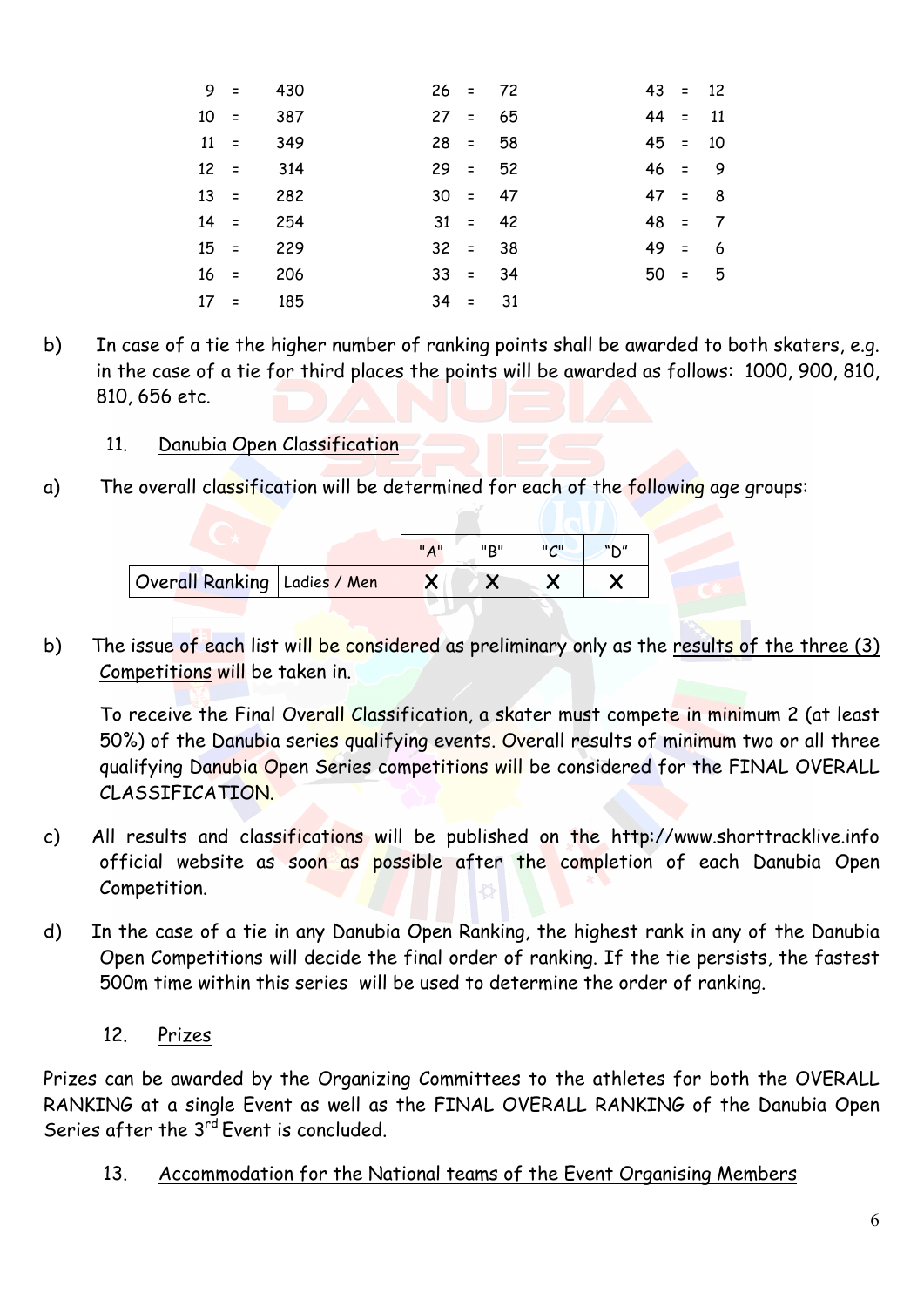The organizing committee of each qualifying event will cover the hotel accommodation expenses for a maximum of eight (8) skaters for the following ISU Members: AUT, BUL, CRO, CZE, HUN, LAT, POL, ROU and SVK – according to the agreed cross-hosting cooperation. If the fore mentioned countries wish to enter additional National team skaters and team officials, they must respect the booking deadline and cover the expenses of these additional places. The organizing committee will do its best to help all members of a single Member to stay in the same hotel.

### 14. The Coordination Group of the actual event

- Regional ISU Council Member,
- Regional ISU Technical Committee Member,
- Regional Program Coordinator,
- Host Member's OC Representative.

### 15. ISU Support to Organizing Committee

The ISU Council and Development Program provides financial support to the Organizing Members to ensure better quality of the Danubia Open Series events in order to generate greater interest in the Region of Central-East Europe – in case of having an adequate Development Application.

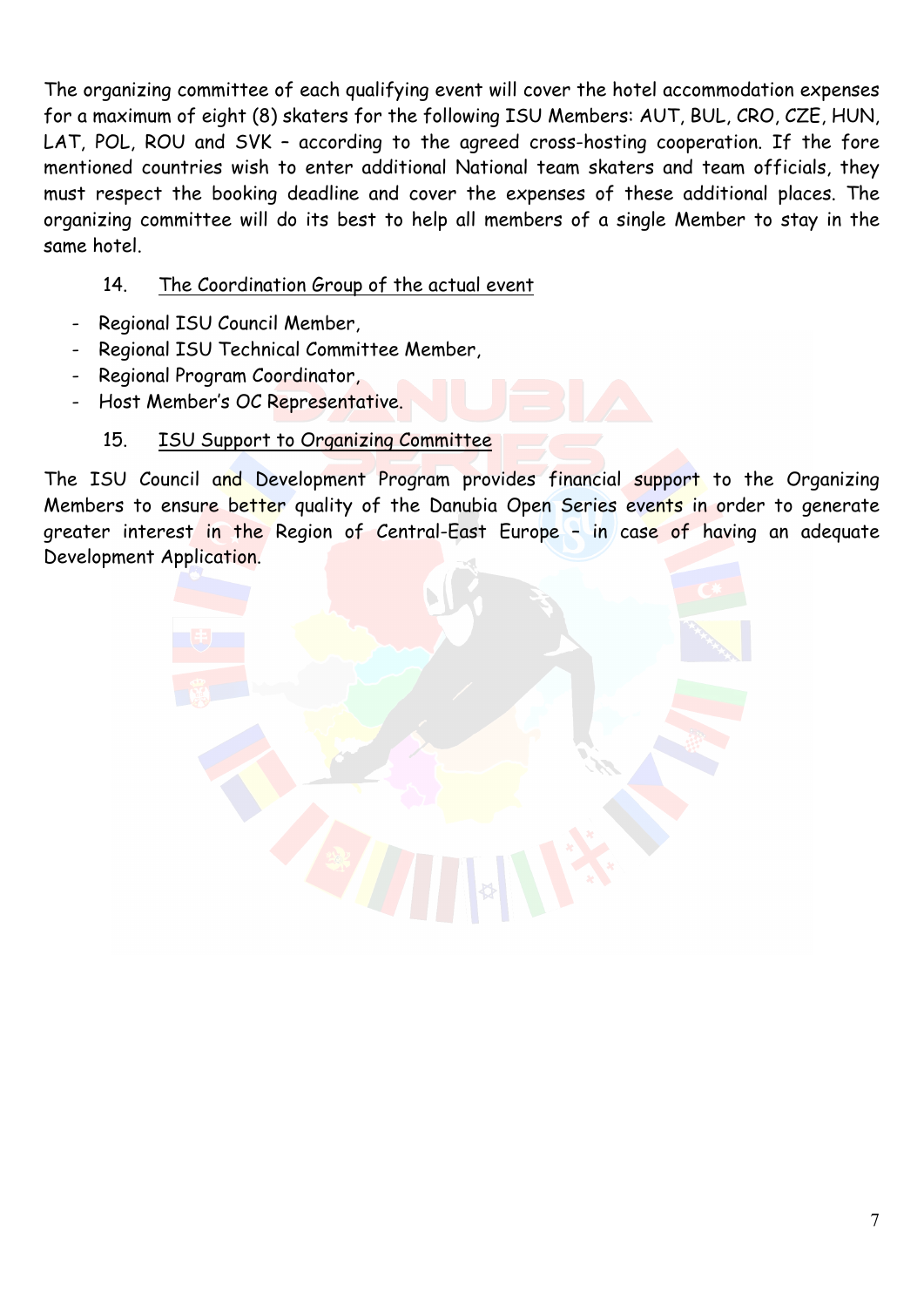Jászberény, 17 April 2016

György Sallak **Istvan Darazs** Program-Coordinator https://www.assett.com/discommunity/integration.com/discommunity/integration.com/

Evgeniya Radanova Tomislav Mumelas BULGARIA CROATIA

Igor Bodo **SLOVAKIA** 

György Martos Stoytcho Stoytchev Stoytchev ISU Council Member ISU Technical Committee Chair

ISU Development Coordinator Central-East Europe Coordinator

Edvins Silovs **Oguleviciene Virginija** LATVIA AND CHARGE COMPANY LITHUANIA

Marta Jarecka Adrian Ciobanu POLAND ROMANIA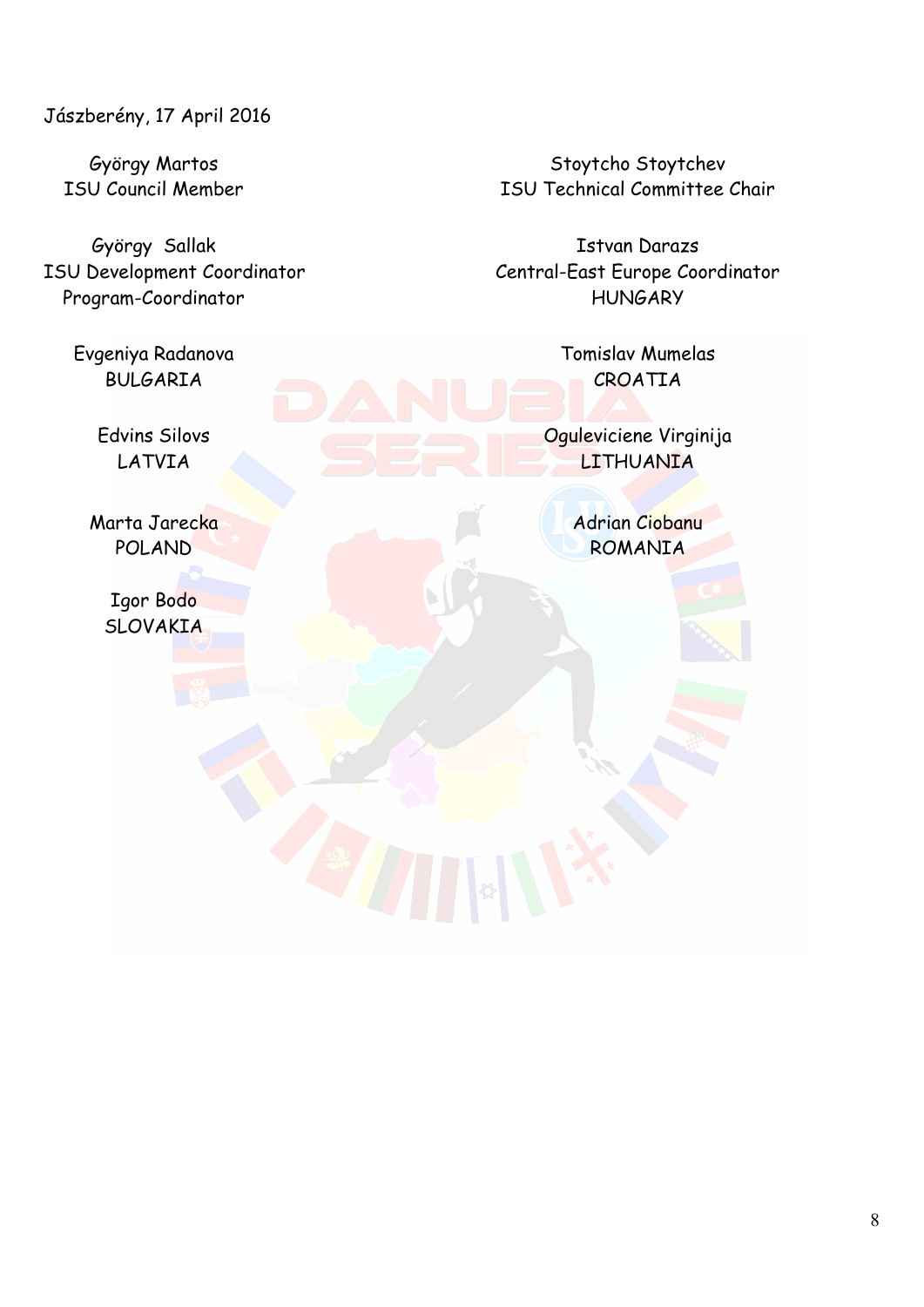### Appendix 1 ISU Members who qualify from each Region

Danubia Series (Eastern Region) 23 members

Armenia Austria Azerbaijan Belarus Bosnia Herzegovina Bulgaria Croatia Czech Republic Estonia Georgia Hungary Israel Latvia Lithuania Montenegro Poland Romania Russia Serbia Slovakia Slovenia Turkey Ukraine

StarClass (Western Region) 14 members

Belgium Denmark Finland France Germany Great Britain **Italy** Luxemburg **Netherlands Norway** Spain Sweden Switzerland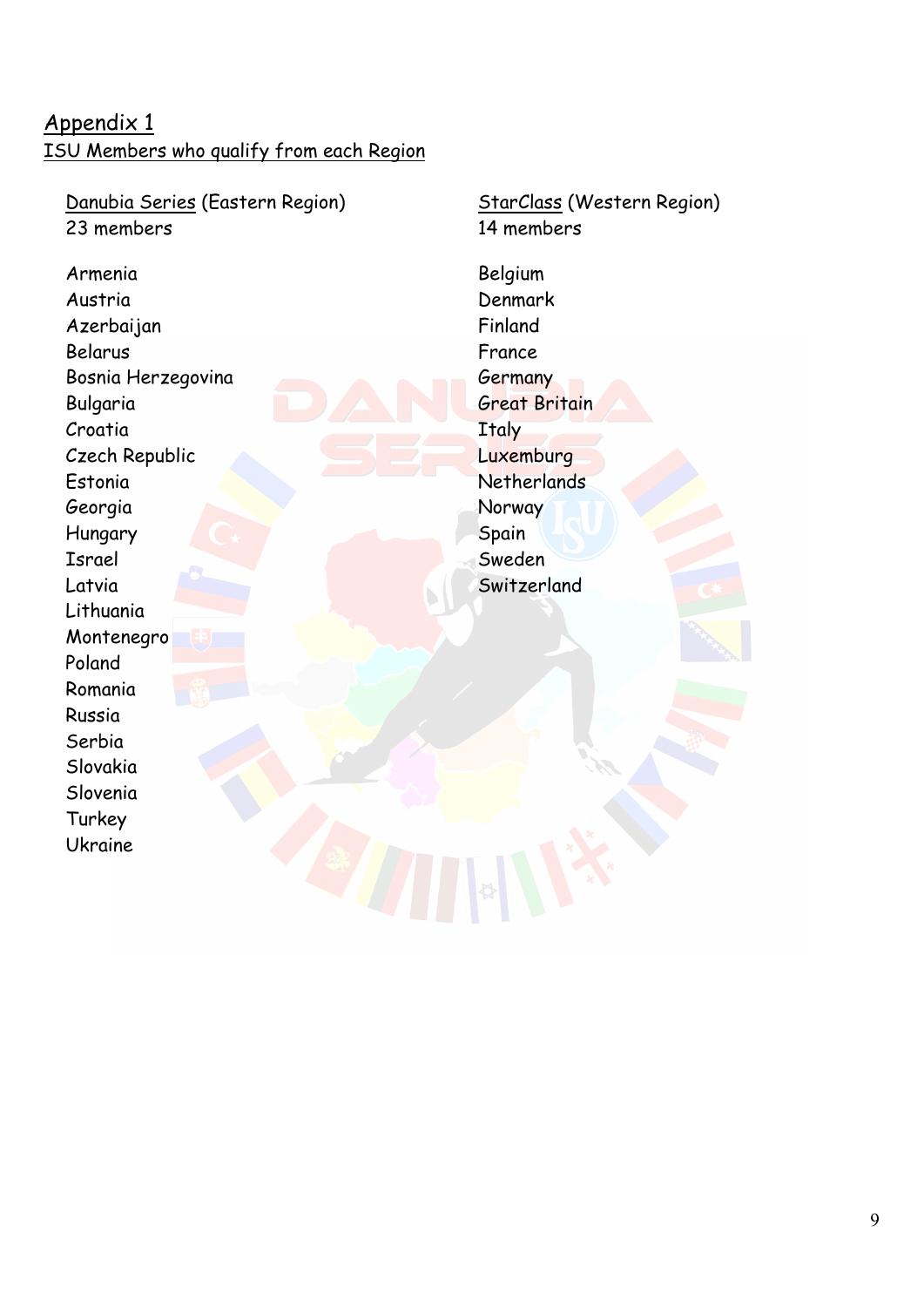### Appendix 2

### **1. ISU Championships Officials in East and Middle Europe ISU Referees**

Köver Balazs Hungary Padar Beata, Ms. Hungary **A** Olcon Lidia, Ms. Poland **A**

#### **ISU Starters**

Novak Antal Hungary Pawlowski Roman Poland

### **2. International Referees, Starters and Competitors Stewards in East and Middle Europe**

#### **AUSTRIA**

**International Referees**  Filipic Hermann Piltz Adolf

#### **International Starters**  Filipic Hermann

#### **BELARUS**

**International Referees**  Antanenka Aliaksandr Bazylenka Vitaly Krivosheev Oleg

#### **BOSNIA & HERZEGOVINA**

**International Referees**  Ljubovic Mirza, Ms.

**International Competitors Stewards**  Ljubovic Mirza, Ms.

### **BULGARIA**

**International Referees**  Popov Radoslav Popovski Lyubomir Stanchev Nikolay Stoytchev Stoytcho **W**

#### **International Starters**  Ivanov Iavor

### **CROATIA**

**International Referees**  Braun Sasa Dolinic Ivan Dugi Tomislav Lipovscak Maja, Ms. Sviben Vladimir

#### **International Starters**

Hirtz Branko Karlovic Marinko Milic Ante Zunac Damir

#### **International Competitors Stewards**

Dolinic Slobodan Dugi Jasminka, Ms. Ilijic Zvonko Sviben Vladimir Todorovic Jasna, Ms.

#### **ISU Competitors Stewards**

Filipic Hermann Austria Todorova Stelina, Ms. Bulgaria Boda Csaba Hungary Valach Juraj Slovak Republic **A**

**CZECH REPUBLIC International Referees**  Dite Jiri **W**

**International Competitors Stewards**  Bradova Marcela, Ms. Dite Jiri

#### **HUNGARY**

**International Referees**  Blednik László Boda Csaba Hernádi János Novák Antal Simó Ferenc **W** Szántó Kornél W Székely Zoltán

#### **International Starters**

Boda Csaba Boda Csaba Jr Eleőd Zoltán Pádár Zita

#### **International Competitors Stewards**

Belovai Dénes **W** Darázs István Katona Andrea, Ms **W** Márkus Balázs

#### **LITHUANIA**

**International Referees**  Ogulevicius Audrius Vilcinskas Antanas Vilcinskiene Maryte, Ms

#### **POLAND**

**International Referees**  Bakier-Derda Marta, Ms. Bella Aida, Ms Chmielecki Matej Chmielecki Piotr Filipowicz Przemyslaw Makowski Maciej Regucka Karolina, Ms. Sokolowska Monika, Ms. Szostek-Makowska Agnieszka, Ms.

#### **International Starters**

Mazur Jan Olcón Victoria, Ms.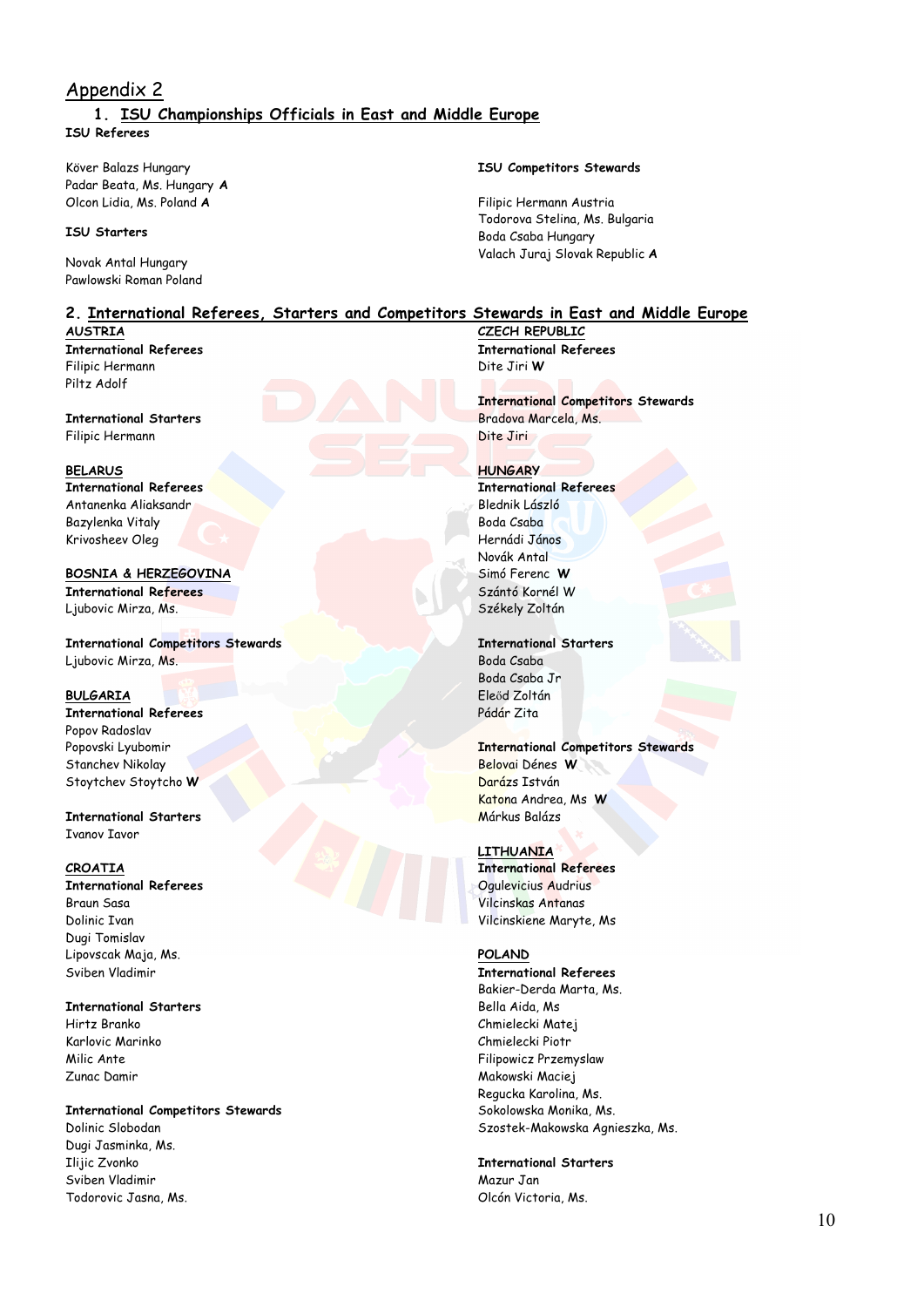#### **International Competitors Stewards**

Lipinski Grzegorz Rejmak Wiktor Losiak Kacper.

#### **ROMANIA**

**International Referees**  Antal Balazs Bartha Gyongyi, Ms. Imecs Eugen Lazarescu Andreea, Ms. Motrescu Roxana, Ms. Opincariu Oana-Anesia, Ms. Pataki Zsolt Istvan Vrencean Laszlo

#### **International Starters**

Csaszar Robert Kovacs Ludovic Timis Horia-Mihai Timis Mihai

#### **International Competitors Stewards**

Gheorghe Costin Lazarescu Andrea, Ms. Lazarescu Silvia, Ms. Motrescu Roxana, Ms. Opincariu Oana-Anesia, Ms. Timis Ildiko, Ms.

#### **RUSSIA**

**International Referees**  Chachina Yulia, Ms. Golovina Elena, Ms. Mikhailov Roman

Razhin Mikhail Sizov Artem Tretyakov Nikolay Trunin Igor

#### **International Starters**

Danilov Roman Kochnev Nikolay Martynov Dmitry W Mitrofanova Yulia, Ms.

#### **International Competitors Stewards**

Bessubova Tamara, Ms. W Irkhina Olga, Ms. Khoroshilov Sergey Kozlova Elena, Ms. Shuvalova Elena, Ms. Smirnova Svetlana, Ms. Zhigareva Oxana, Ms.

#### **SLOVAK REPUBLIC**

**International Referees**  Valach Andrej Valachova Alexandra, Ms.

**SLOVENIA International Referees**  W Peunik Polona, Ms.

**International Starters**  Kroflic Victor

**International Competitors Stewards**  Gabriel Ales Osojnik-Kolar Anja, Ms.